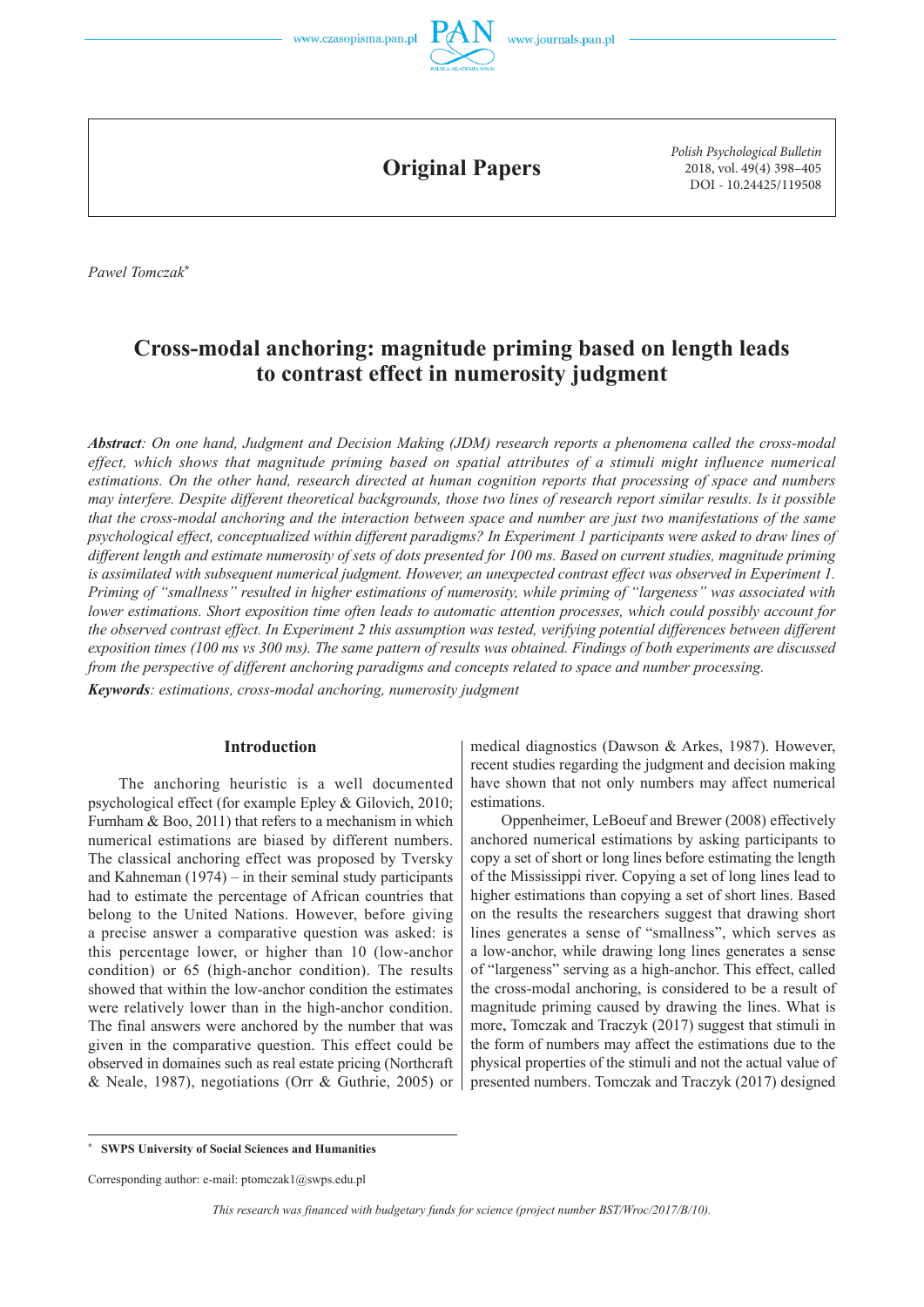#### 399 *Cross-modal anchoring: magnitude priming based on length leads to contrast effect in numerosity judgment*

a procedure in which participants were asked to draw the same numbers depicted in different physical formats just before the numerical judgment. Results have shown that drawing a number in small physical format (e.g. number 6 drawn as a relatively small object) caused lower estimations than drawing the same number in large physical format (e.g. number 6 drawn as a relatively large object), while the actual number values used in the study (e.g. 6, 27, 216, 2187) did not relate to the magnitude of the estimations. It is crucial to highlight the fact that in this particular procedure magnitude priming was based on the physical size of presented stimuli.

Research regarding a relation between spacial stimuli and numerical estimations is not limited only to the Judgment and Decision Making paradigm. This topic is heavily discussed within the framework of cognition, perception and neural processing, with different theoretical concepts in the context of magnitude systems and processing of different modalities (Walsh, 2003; Lourenco & Longo, 2011). Given that within those two lines of research the results seem to be consistent, in this article we attempt to pertain to theoretical concepts that are beyond the scope of JDM research in order to deepen the understanding of the cross-modal anchoring. In the introduction we describe in detail the psychological effects underlying interference between spatial stimuli and numbers. In summation we present research questions that emerge from the presented theoretical framework.

#### **Generalized magnitude systems**

The notion of generalized magnitude system refers to theoretical concept which proposes that different modalities, such as space, number or time, are processed by a common mechanism (Walsh, 2003; Lourenco & Longo, 2011). A Theory of Magnitude (ATOM) proposed by Walsh (2003) attempts to unify findings regarding the possible interaction between the aforementioned modalities, providing a theoretical framework for future studies. Here, we will focus on examples that are directly connected to the cross-modal effect – that is, the connection between space and number.

The argumentation in favor of ATOM focuses on two well-established theories. Mental number line describes a spatial orientation of numbers, which are placed on a metaphorical line oriented from left to right in a growing order (Dehaene, Bossini, & Giraux, 1993; Dehaene, 2003; Izard & Dehaene, 2008). What is more, the process of selecting the greater of two numbers is quicker and more accurate when the distance between the numbers is large, dropping the accuracy and quickness when the distance is small. Many studies have also shown that small number values are associated with the left side and larger values with the right side of space (for meta-analysis, see Wood, Nuerk, Willmes, & Fischer, 2008). This connection between number and space was called a "spatial-numerical association of response codes" (SNARC), which is considered to be a result of aligning numerosities on a mental number line. Further research has shown that there

is another connection between numbers and visuo-spatial representations. Zorzi, Priftis and Umiltà (2002) conducted a study which showed that bias observed during the line bisection task, in which participants are asked to place a mark with a pencil through the center of a series of horizontal lines, was also observed in tasks engaging the mental number line.

The term "space" does not define precisely the actual spatial attributes that affect the perception of numbers. However, there is line of research that operationalizes space as length, which is the main attribute of lines used to obtain the cross-modal anchoring. Length interferes with numerosity judgments, that is, judgment referred to the amount or quantity of countable and uncountable objects (e.g. numerosity of a set of dots). Given two arrays of the same number of elements, the longer array is judged to contain more elements than the shorter one (for example Houdé & Guichart, 2001). Moreover, numerosity influences performance on visuo-spatial cognitive tasks even when the numerical information is irrelevant, showing a bilateral dependency. Studies report a systematic spatial bias towards higher numbers when participants are asked to bisect a horizontal line flanked by Arabic digits (Fischer, 2001), as well as biased towards larger quantity when the line is flanked by sets of dots of different numerosity (de Hevia & Spelke, 2009).

From the JDM perspective, study conducted by Oppenheimer, LeBoeuf and Brewer (2008) shows that drawing lines of different length affects numerical estimations in cases such as estimating the length of Mississippi river or mean temperature in Honolulu in July. From the perspective of studies investigating the interference of number and space, perception of length may affect the numerosity judgment. Is it possible that the cross-modal effect and the interaction of space and number are just two manifestations of the same psychological effect, conceptualized within different paradigms? If it is true, drawing lines of different length should effectively anchor the estimations regarding numerosity – drawing long lines should result in higher numerosity estimates than drawing short lines.

#### **Experiment 1**

#### **Method**

#### *Participants*

Fourty-five psychology students participated in the experiment in exchange for course credits. Participants provided informed consent before the experiment. The participation in this study was voluntary, anonymous, and in agreement with the guidelines of the Ethical Committee.

#### *Procedure, stimuli and design*

The experiment took place in a room with five computer stands. The computers' screens had a 17 inch display with  $1024 \times 768$  screen resolution. The procedure was a within-subject repeated measures design. Each participant went through conditions with both short and long lines. Five pairs of short and long lines were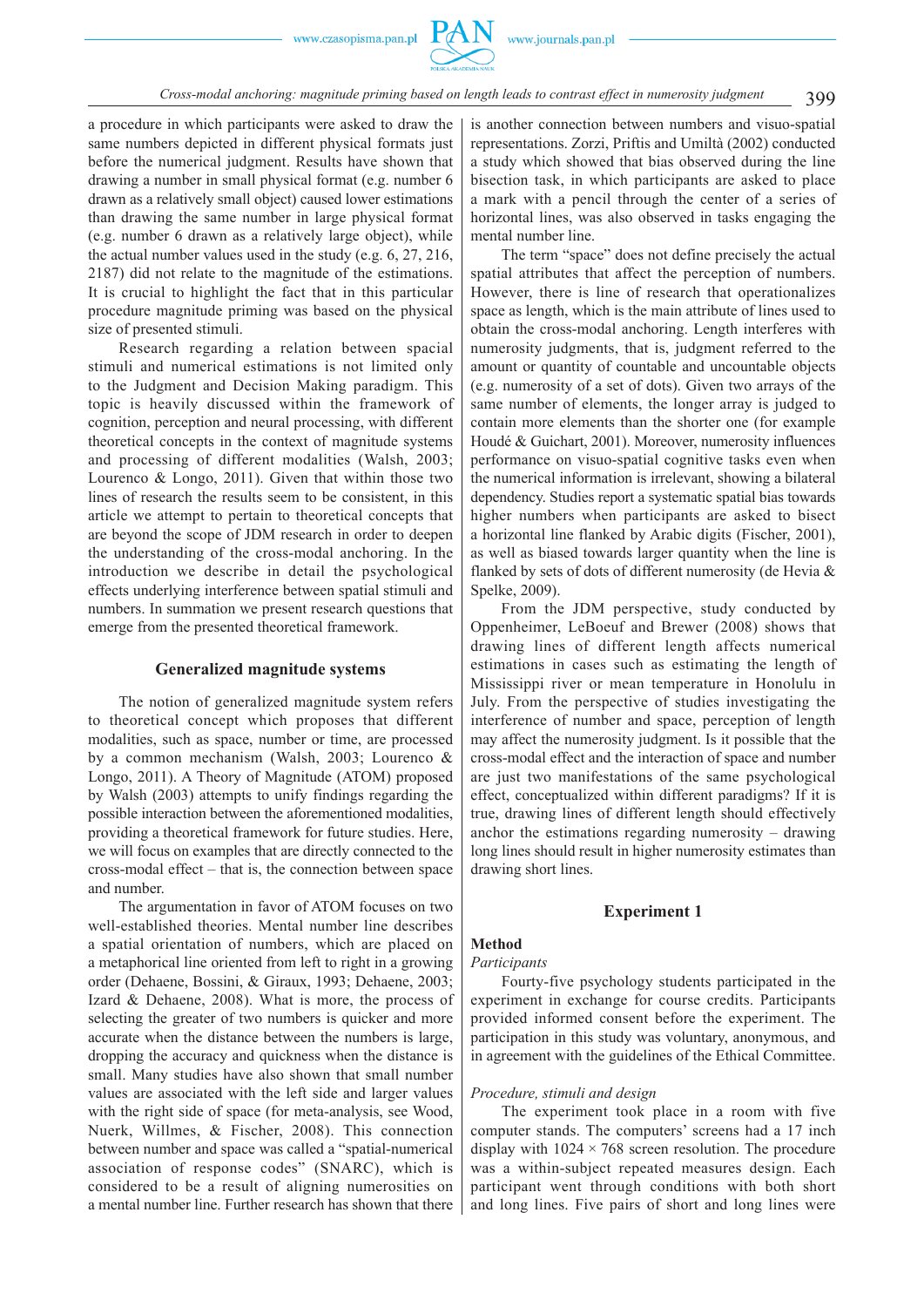## 400 *Pawel Tomczak*

**Figure 1. Exemplary pair of long and short lines used in the study.**

designed for the study. In accordance to procedure used by Oppenheimer, LeBoeuf and Brewer (2008), long lines were at least 3.5 times longer than the short lines (Fig. 1). Exemplary matrices used in the study may be found in Appendix 1.

As for the dependent variable, five pairs of sets of dots of different numerosities were designed. The numerosities were 32, 38, 44, 50 and 56. Gebuis and Reynvoey (2012) indicate several visual cues that affect numerosity estimations, such as convex-hull, density or diameter of dots. That is why each pair of sets of the same numerosity represent exactly the same distribution of dots of the same size, symmetric with respect to the x-axis and y-axis (Fig. 2). This solution allows to preserve exactly the same parameters between the pair of sets of dots.

In the beginning of the experiment participants went through a short training session, which allowed them to practice drawing and get acquainted with exposition time of the sets of dots. The drawing mechanics required using a computer-mouse, similarly to using a pencil in a simple raster graphics editor. Next, participants estimated quantity of five sets of dots (25, 35, 45, 55, 65) presented in random order. Those estimations were not affected by prior manipulation and allowed to determine an individual baseline for each participant. The main experimental procedure consisted of two tasks. Participants were asked to copy the lines as accurately as possible, focusing on their shape and length. After drawing the lines, participants estimated the amount of dots that appeared on the computer screen for 100 ms. Participants typed precise numbers in **Figure 2. Example of the same set of dots of the same numerosity symmetric with respect to the x-axis and y-axis.**



an open-ended text box by using numerical keyboard. There were no restrictions regarding the range of values that could have been typed except that the provided answer had to be a number. Each participant had to complete ten experimental trials in random order, overall drawing both short and long lines before estimating sets of dots of the same numerosity (Fig. 3).

#### **Results and discussion**

All of the observations were used for the analysis. Due to skewness, all of the estimations were log-transformed. As for accounting for the repeated measures design, subjects and numerosity of sets of dots were defined as random effects. Performed linear mixed models analysis revealed a significant main effect of line *F*(1, 405) = 40.124,  $p < .001$ ) and numerosity  $F(4, 405) = 67.712$ ,  $p < .001$ . Despite the significant effect of line, the results were contrary to the predictions: drawing long lines caused lower estimations than drawing short lines ( $\beta$ =-0.13, *p*=.003).

**Figure 3. Scheme of one experimental trial. First, participants have to copy a set of line presented on the screen. Then, after the fixation cross, a set of dots is presented for 100 ms. Participants have to estimate the amount of dots that was visible on the screen.**



drawing task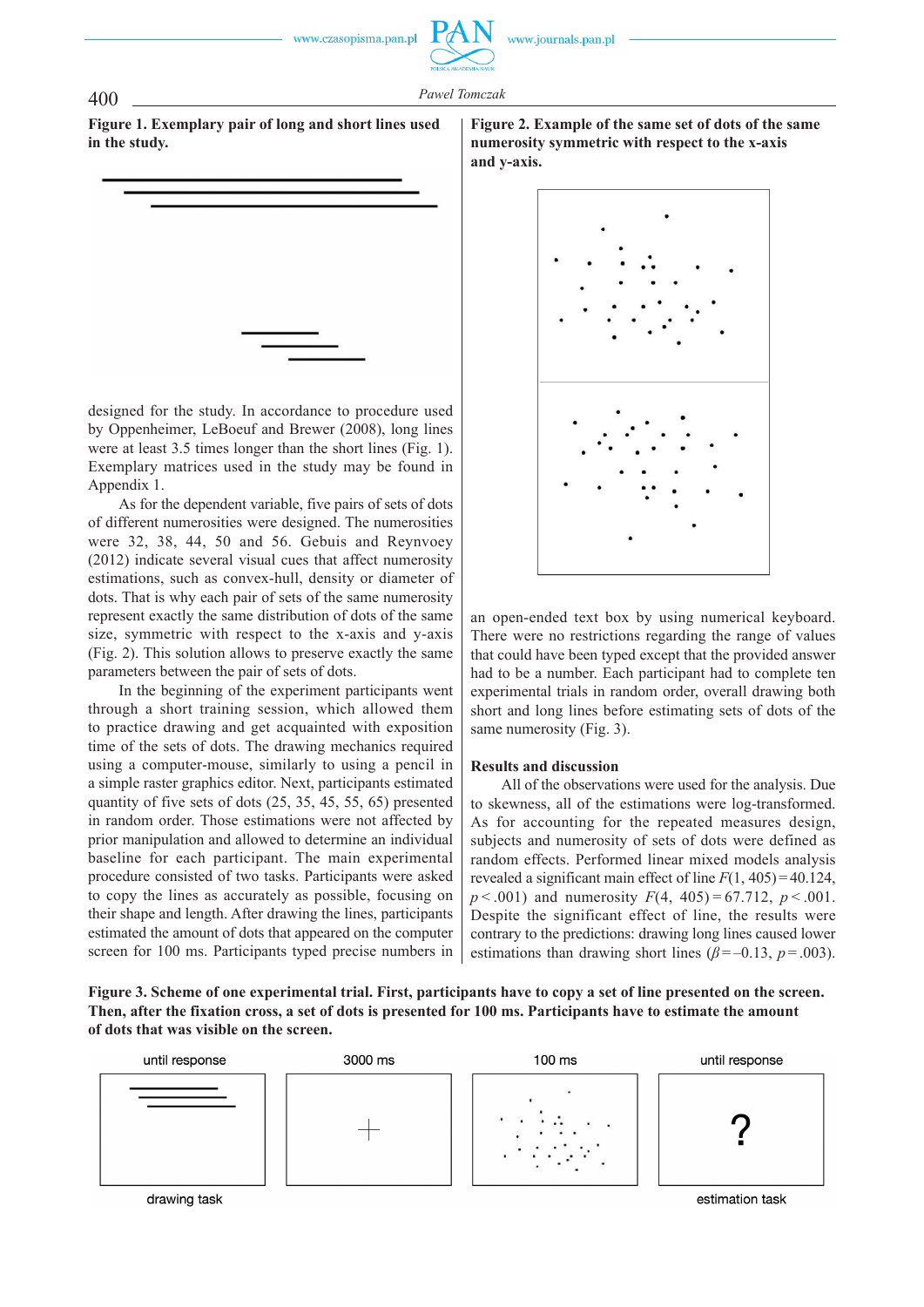

The main effect of numerosity suggests that participants were able to adjust their estimations to the quantity of presented dots – the more dots were presented, the higher were the estimations (Fig. 4).

**Figure 4. Results of the Experiment 1. Graph shows that drawing short lines caused higher estimations in every numerosity condition. Pleas note that "Estimations" variable was log-transformed for the analyses and the same variable was used for the graphical representation of the data.**



The interaction between line length and numerosity was not significant  $F(4, 405) = 0.476$ ,  $p < .753$ . What is more, the analysis also included a measures taken from estimations that were made before the main experimental tasks. The mean absolute deviations from the correct amount of dots for each numerosity (25, 35, 45, 55, 65) were used as an additional covariate, proving to be a significant predictor of estimations in experimental tasks  $F(1, 45) = 5.93$ ,  $p = .019$ . Larger deviations in estimations with no manipulation were connected with higher estimations in the main procedure ( $\beta$ =0.244,  $p$ =.019). Conditional and marginal coefficients of determination were also calculated for the model (Nakagawa & Schielzeth, 2013), resulting in marginal  $R^2 = 0.216$  and conditional  $R^2$  = 0.806. For the results regarding estimation accuracy during the Experiment 1, see Appendix 2.

The obtained results show a contrast effect between drawing lines of different lines and magnitude of estimations. This effect is contrary to previous findings regarding the cross-modal anchoring. In order to test other possible explanations the length of the drawn lines was investigated. The expected effect could be disrupted if participants did not copy the lines correctly. Nevertheless, this was not the case – the length of the drawn lines differed significantly between conditions  $t(296.62) = -32.81$ ,  $p < .001$ , with mean length of 232.86 points in short lines condition and 683.95 points in long lines condition.

Another variable that could disrupt the expected cross-modal effect was the exposition time of sets of dots. There is no fixed exposition time that is used consequently in studies regarding numerosity. For instance,

exposition time may vary from 80 ms to 100 ms (Dormal & Pesenti, 2007), 150 ms to 450 ms (Vicario, Pecoraro, Turriziani, Koch, Caltagirone, & Oliveri, 2008) or may be fixed at 100 ms (Izard & Dehaene, 2008) or 300 ms (Gebuis & Reynvoet, 2012). Among many possible areas of research, exposition time is crucial for engaging attentional resources. Classical studies (i.e. Reeves & Sperling, 1986; Weichselgartner & Sperling, 1987) report two time-thresholds that are connected with attentional processing – up to 100 ms, in which responses are a result of an automatic attention, and 200–300 ms, which is an indicator of slow and effortful attention. Those results find support in current studies, being still valid while investigated with more advanced methodologies (Carlson, Hogendoor, & Verstraten, 2006) and are used for computational modelling of visual attention (Itti & Koch, 2001). In the context of present study there is one important question emerging from this theoretical framework – since the obtained contrast effect was based on automatic attentional processes, would it still be present when slower and more effortful processes are engaged?

#### **Experiment 2**

The main interest of the Experiment 2 is to investigate whether the contrast effect obtained in Experiment 1 would be acquired when slower and more precise attention mechanisms are engaged in processing the dots. Additionally, Experiment 2 will allow to test whether this effect is replicable, or was acquired by random chance.

#### **Method**

#### *Participants*

Sixty psychology students participated in the experiment in exchange for course credits. Participants provided informed consent before the experiment. The participation in this study was voluntary, anonymous, and in agreement with the guidelines of the Ethical Committee.

#### *Procedure, stimuli and design*

The procedure from Experiment 1 was expanded with additional ten experimental trials. For those trials new sets of dots were designed (numerosities of 32, 38, 44, 50, 56) and five pairs of short and long lines. The procedure consisted of ten trials in which the dots were visible for 100 ms and ten trials with exposition time of 300 ms. The procedure was randomized within each subject.

#### **Results and discussion**

All of the observations were used for the analysis. Due to skewness, all of the estimations were log transformed. As for accounting for the repeated measures design, subjects and numerosity of sets of dots were defined as random effects. Performed linear mixed models analysis revealed a significant main effect of line  $F(1, 1140) = 15.693$ , *p* < .001 and numerosity *F*(4, 1140) = 144.508, *p* < .001. Just like in Experiment 1, drawing long lines was associated with lower estimations ( $\beta$ =-0.069,  $p$ =.001). The analysis showed a significant main effect of exposition time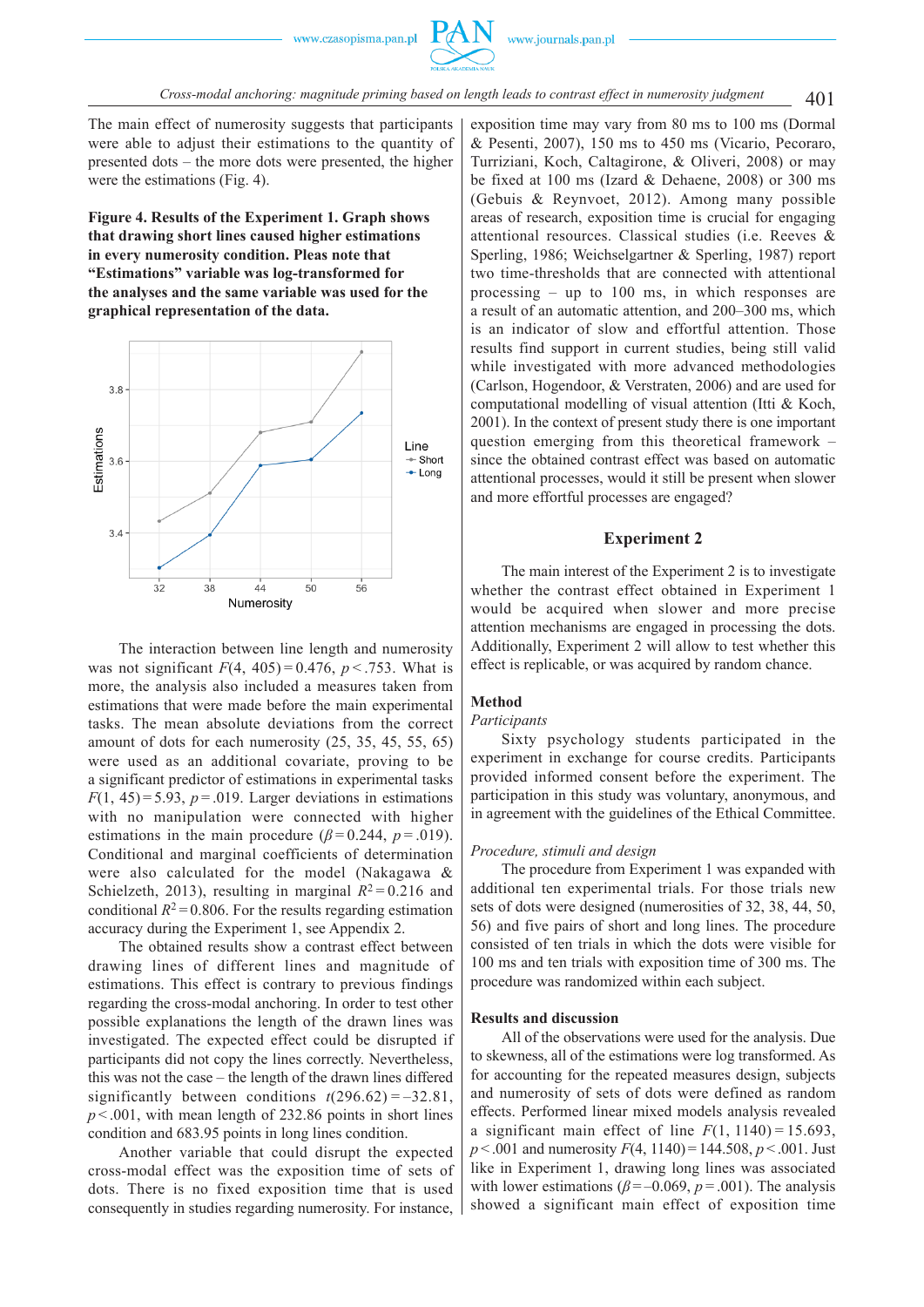

*F*(1, 1140) = 35.353,  $p < .001$ . When the sets of dots were presented for 300 ms the estimations were higher than in 100 ms condition ( $\beta$ =0.079,  $p$  < .001). However, interaction between line length and exposition time was not significant *F*(1, 1140) = 0.404, *p* = .524 (Fig. 5).

**Figure 5. Graph representing magnitude of estimations after copying short and long lines in conditions with different exposition times. Pleas note that "Estimations" variable was log-transformed for the analyses and the same variable was used for the graphical representation of the data.**



Those results suggest that despite different exposition times the effect observed in Experiment 1 can not be attributed to automatic and effortless attention processes. Additionally, mean deviations of the estimations from the task preluding the main procedure were used as a covariate, proving to be a significant predictor  $-F(1, 60) = 116.765$ ,  $p < .001$ . The results are just as in Experiment 1 – larger deviations were connected with larger estimations  $(\beta = 0.779, p < .001)$ . Interaction between line length and exposition time was not significant  $F(1, 1140) = 0.404$ ,  $p = 0.524$ . For the results regarding estimation accuracy during the Experiment 2, see Appendix 2.

#### **General discussion**

The results of Experiment 1 showed that drawing short lines results in higher numerosity estimations than drawing long lines. Those results were contrary to predictions based on the study conducted by Oppenheimer, LeBoeuf and Brewer (2008). Experiment 2 replicated this contrast effect, also showing that lengthening the exposition time of the target of the estimations did not disrupt the pattern. The obtained results are in accordance with the notion that processing length and numerosity may interfere. However, the reported contrast effect could not have been predicted within the proposed theoretical framework. The general discussion will serve as integration of possible perspectives that could serve as a theoretical ground for further research.

From the JDM perspective the possible interference between drawing lines and numerical judgment is documented only when judgment refers to general knowledge (Oppenheimer et al., 2008; Experiment 1,

Tomczak & Traczyk, 2017). Tomczak and Traczyk (Experiment 2, 2017) observed an influence of magnitude priming on numerosity judgment, however, their procedure differed from the one used in aforementioned study. First, the sense of magnitude was derived from the presented numbers that differed in physical size. Second, participants were required to draw the numbers on separate pieces of paper. In context of the present study, it is possible that magnitude procedures based on length and size differ in effectiveness. It is also possible that drawing certain stimuli on a separate piece of paper results in different cognitive mechanisms engaged to processing the sets of dots than drawing on a computer screen. Drawing lines within the same surface where the dots appear might result in creating a reference point for the estimations – Gebuis and Reynvoet (2012) point out that visual cues may be crucial in guiding numerosity estimations.

Further explorations of the relation between processing length and numerosity within the JDM paradigm could be based on current knowledge about the anchoring effect. The anchoring mechanism proposed by Oppenheimer, LeBoeuf and Brewer (2008) is based on a certain order and certain characteristic of both dependent and independent variable. First, participants are asked to copy the lines. Next, they have to extract specific information from the memory in order to give answer to the estimation task. The final answer is biased due to magnitude priming. In sum, anchor was given before the estimation target was known. In case of numerosity estimations, this order might have affected the perception of the target of the estimations itself, but not the actual estimations. Cheek, Coe-Odess and Schwartz (2015) conducted a study in which the attempted to anchor the estimations regarding the just finished tasks and behavior. For example, participants were asked to climb a flight of stairs – next, the had to answer whether the climbed more or less stairs than 11 (low anchor) or 35 (high anchor) and estimate the precise number. Thanks to this procedure, participants could experience the target of the estimations before they were faced with the anchor. An interesting question emerges from this line of research – what would be the result of changing the order of the stimuli in case of numerosity judgment? Would it matter if the dots were presented before the drawing task?

Within the paradigm investigating the interference between length and number it is clear that in many cases visual cues influence numerosity judgment (for example Dormal & Pesenti, 2007). It is important to mention that in this line of research dots are often presented as an arrays of different length – the spatial attribute is immanent to the target of estimations. Critcher and Gilovich (2008) proposed an anchoring mechanism that is compliant with this notion – they showed that incidental environmental cues that are embedded within the judgment target may influence the estimations (i.e. when judging willingness to pay, restaurant Studio 17 was considered cheaper than restaurant named Studio 97). Considering both results obtained with visual cues and incidental anchoring, it is possible that the range of situations affected by anchoring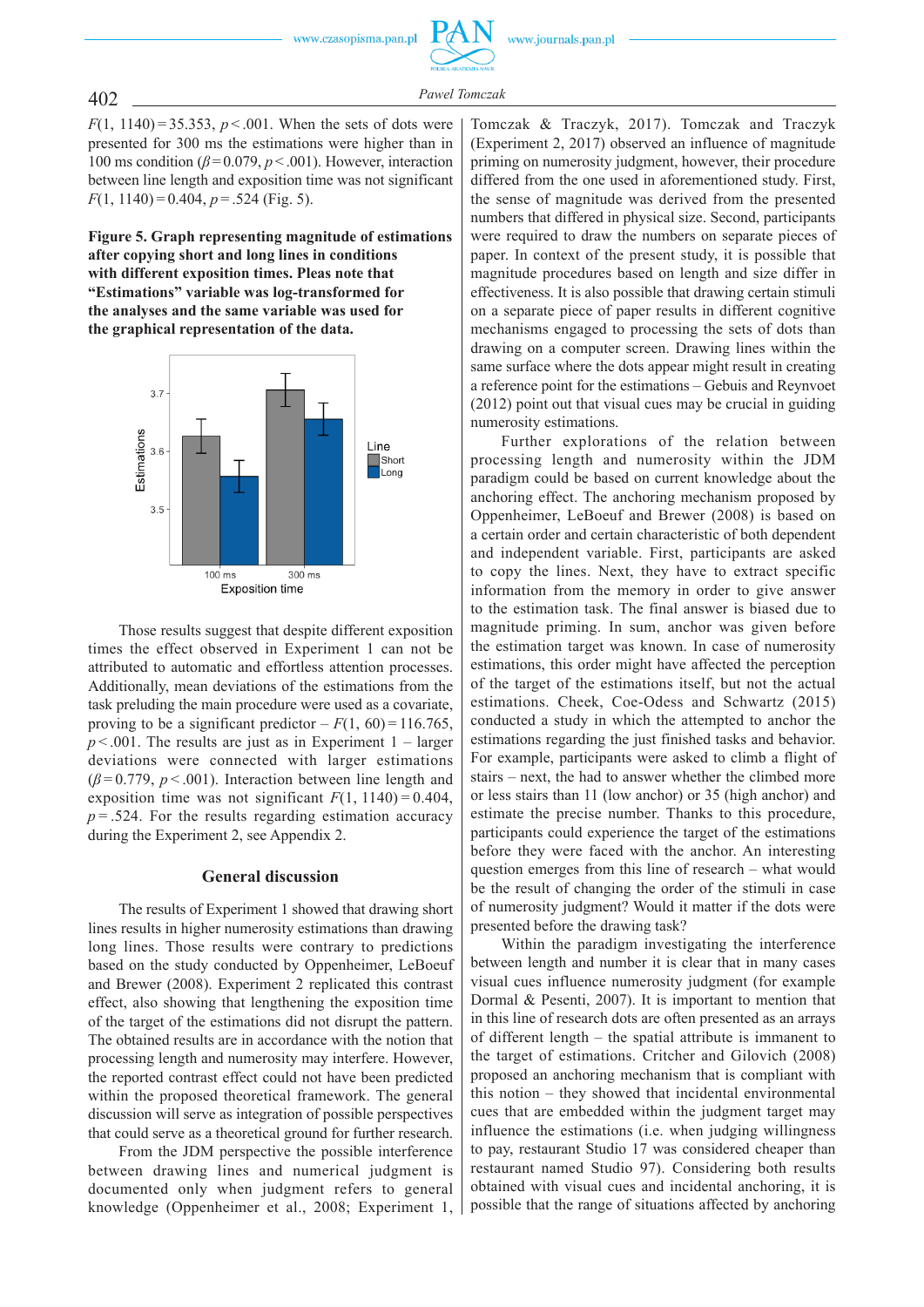403 *Cross-modal anchoring: magnitude priming based on length leads to contrast effect in numerosity judgment*

based on magnitude priming is much wider than it is currently discussed.

Research shows that visual cues affect numerosity judgment (Gebuis & Reynvoet, 2012). Properties such as convex-hull of the presented set of dots, dots density and diameter, influence the estimations regarding numerosity of the presented set. All of the properties of the sets of dots were the same within the same numerosities. However, there could be differences in subjective perception of convex-hull. Studies investigating attention processes point out that size of the attentional focus may vary depending on the task at hand (for example Castiello & Umiltà, 1990; for review see Carrasco, 2011). Moreover, research suggests a differentiation between extensive and intensive attention (Kolanczyk, 2011). Extensive attention is associated with less strict attention filters which leads to broader scope of attention allowing for creative thinking (e.g. Ansburg i Hill 2003). Intensive attention is associated with particular goal which may result in ignoring objects or events that are not specifically related to the task at hand – following Smith and Kosslyn (2009): it is a dynamic process resulting in higher or lower probability of processing certain locations or objects. In case of the contrast effect obtained in the study, it is possible that the task preluding the numerosity judgment (that is, drawing short or long lines) might have affected the range of visual attention – drawing short lines resulting in smaller attention size than drawing long lines. Perceiving a set of dots with sizable attention range could invoke a subjective impression of smaller convex-hull compared to condition with limited attention range, resulting in lower estimations. Analogically, drawing short lines would limit the size of attention, which could affect the impression of the size of the convex-hull, resulting in lower estimations within the same numerosity. What is more, details in peripheral visual field are often perceived as cluttered, which makes it impossible to differentiate and recognize single objects. This effect is known as crowding effect (for review see Whitney & Levi, 2011). Given that the dots that were not perceived centrally could not be processed sufficiently, the estimations might have been influenced by the magnitude of the clutter. Mechanism such as non-verbal counting (Whalen, Gallistel, & Gelman, 1999) allow to transform imprecise impressions of quantity into precise numbers. Assuming that in the short lines condition the size of attentional focus was actually limited, the amount of the dots in peripheral vision would be higher than with larger attention range. More dots in peripheral vision would result in bigger perceived clutter – allowing to explain the contrast effect observed in this study. However, this notion is purely hypothetical and requires further testing.

If it is the intensive attention that underlies the effects observed in this study, it should be a result of the task that requires participants to draw lines of different lengths. The Ellipses Test is a tool which allows to differentiate between intensive and extensive attention processes (Roczniewska, Sterczynski, Poplawska, Szamotulska, & Kolanczyk, 2011). Moreover, it also provides a measurement of perceptual field search strategy. Hence, using the Ellipses Test could potentially broaden the possible influence of drawing the lines on numerosity judgment. Another interesting approach is to use eye-tracking methodology in order to identify specific eye movement patterns. Depending on the task at hand, the eye-patterns allowing to scan the environment may differ (e.g. Yarbus, 1967). For that reason, drawing lines of different length should be associated with certain occulometric measures related to cognitive engagement and attention (Liversedge & Findlay, 2000; Tsai et al., 2007). Such data would provide an interesting insight to the cognitive processes engaged just before the numerosity judgment.

In sum, the novel findings of this study is that cross-modal anchoring based on magnitude priming derived from length results in contrast effect in numerosity judgment. Study provided more evidence regarding the link between processing length and numerosity. However, the direction of the effect was contrary to results obtained within cross-modal anchoring paradigm based on estimations regarding the general knowledge.

#### **References**

- Carlson, T. A., Hogendoorn, H., & Verstraten, F. A. (2006). The speed of visual attention: What time is it?. *Journal of Vision*, *6*(12), 6–6.
- Carrasco, M. (2011). Visual attention: The past 25 years. *Vision research*, *51*(13), 1484–1525.
- Castiello, U., & Umiltà, C. (1990). Size of the attentional focus and efficiency of processing. *Acta psychologica*, 73(3), 195–209.
- Cheek, N. N., Coe-Odess, S., & Schwartz, B. (2015). What have I just done? Anchoring, self-knowledge and judgments of recent behavior. *Judgment and Decision Making*, *10*(1), 76.
- Critcher, C. R., & Gilovich, T. (2008). Incidental environmental anchors. *Journal of Behavioral Decision Making*, *21*(3), 241–251.
- Dawson, N. V., & Arkes, H. R. (1987). Systematic errors in medical decision making. *Journal of General Internal Medicine*, *2*(3), 183–187.
- Dehaene, S. (2003). The neural basis of the Weber–Fechner law: a logarithmic mental number line. *Trends in cognitive sciences*, *7*(4), 145–147.
- Dehaene, S., Bossini, S., & Giraux, P. (1993). The mental representation of parity and number magnitude. *Journal of Experimental Psychology: General*, *122*(3), 371.
- de Hevia, M. D., & Spelke, E. S. (2009). Spontaneous mapping of number and space in adults and young children. *Cognition*, *110*(2), 198–207.
- Dormal, V., & Pesenti, M. (2007). Numerosity-length interference: A Stroop experiment. *Experimental Psychology*, *54*(3), 1–9.
- Epley, N., & Gilovich, T. (2010). Anchoring unbound. *Journal of Consumer Psychology*, *20*(1), 20–24.
- Fischer, M. H. (2001). Number processing induces spatial performance biases. *Neurology*, *57*(5), 822–826.
- Furnham, A., & Boo, H. C. (2011). A literature review of the anchoring effect. *The Journal of Socio-Economics*, *40*(1), 35–42.
- Gebuis, T., & Reynvoet, B. (2012). The role of visual information in numerosity estimation. *PloS one*, *7*(5), e37426.
- Houdeé, O., & Guichart, E. (2001). Negative priming effect after inhibition of number/length interference in a Piaget-like task. *Developmental science*, *4*(1), 119–123.
- Itti, L., & Koch, C. (2001). Computational modelling of visual attention. *Nature reviews. Neuroscience*, *2*(3), 194.
- Izard, V., & Dehaene, S. (2008). Calibrating the mental number line. *Cognition*, *106*(3), 1221–1247.
- Kolańczyk, A. (2011). Uwaga ekstensywna. Model ekstensywności vs. intensywności uwagi. *Studia Psychologiczne*, (3).
- Liversedge, S. P., & Findlay, J. M. (2000). Saccadic eye movements and cognition. *Trends in cognitive sciences*, *4*(1), 6–14.
- Lourenco, S. F., & Longo, M. R. (2011). Origins and development of generalized magnitude representation. *Space, time, and number in the brain: Searching for the foundations of mathematical thought*, 225–244.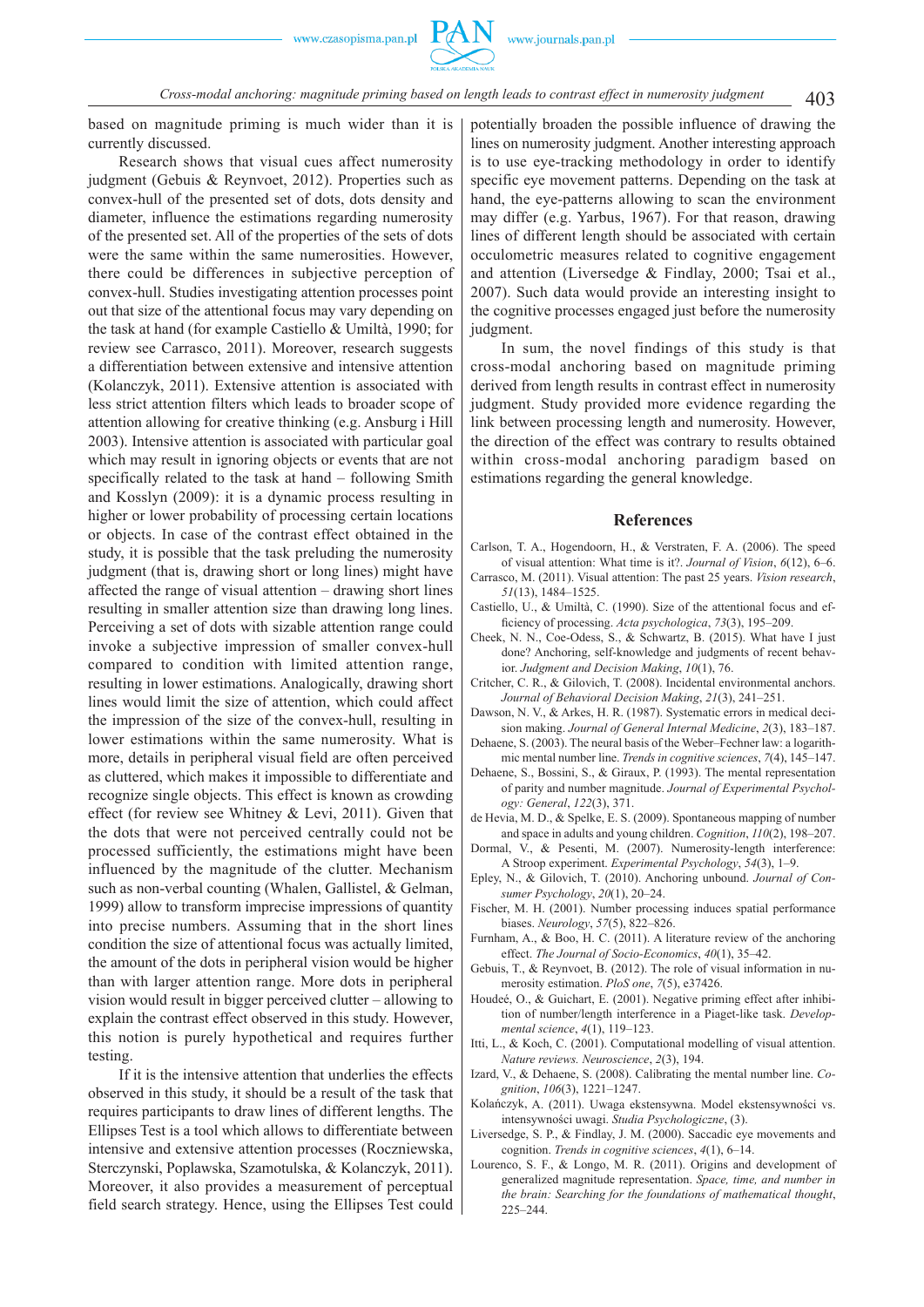

### 404 *Pawel Tomczak*

- Nakagawa, S., & Schielzeth, H. (2013). A general and simple method for obtaining R2 from generalized linear mixed-effects models. *Methods in Ecology and Evolution*, *4*(2), 133–142.
- Northcraft, G. B., & Neale, M. A. (1987). Experts, amateurs, and real estate: An anchoring-and-adjustment perspective on property pricing decisions. *Organizational behavior and human decision processes*, *39*(1), 84–97.
- Oppenheimer, D. M., LeBoeuf, R. A., & Brewer, N. T. (2008). Anchors aweigh: A demonstration of cross-modality anchoring and magnitude priming. *Cognition*, *106*(1), 13–26.
- Orr, D., & Guthrie, C. (2005). Anchoring, information, expertise, and negotiation: New insights from meta-analysis. *Ohio St. J. on Disp. Resol.*, *21*, 597.
- Reeves, A., & Sperling, G. (1986). Attention gating in short-term visual memory. *Psychological review*, *93*(2), 180.
- Roczniewska, M., Sterczynski, R., Poplawska, A., Szamotulska, B., & Kolanczyk, A. (2011). Ellipses Test-A New Research Tool to Measure Extensive vs Intensive Attention. *Studia Psychologiczne*, *49*(3), 115.
- Smith, E. E., & Kosslyn, S. M., (2009). Cognitive Psychology. *Mind and brain.* New Jersey: Pearson Education Inc./Pearson Prencite Hall.
- Tomczak, P., & Traczyk, J. (2017). The mechanism of non-numerical anchoring heuristic based on magnitude priming: is it just the basic anchoring effect in disguise? *Polish Psychological Bulletin*, *48*(3), 401–410.
- Tsai, Y. F., Viirre, E., Strychacz, C., Chase, B., & Jung, T. P. (2007). Task performance and eye activity: predicting behavior relating to cognitive workload. *Aviation, space, and environmental medicine*, *78*(5), B176-B185.
- Tversky, A., & Kahneman, D. (1975). Judgment under uncertainty: Heuristics and biases. In: *Utility, probability, and human decision making* (pp. 141–162). Springer Netherlands.
- Vicario, C. M., Pecoraro, P., Turriziani, P., Koch, G., Caltagirone, C., & Oliveri, M. (2008). Relativistic compression and extension of experiential time in the left and right space. *Plos One*, *3*(3), e1716, 1–4.
- Walsh, V. (2003). A theory of magnitude: common cortical metrics of time, space and quantity. *Trends in cognitive sciences*, *7*(11), 483–488.
- Weichselgartner, E., & Sperling, G. (1987). Dynamics of automatic and controlled visual attention. *Science*, *238*(4828), 778–780.
- Whalen, J., Gallistel, C. R., & Gelman, R. (1999). Nonverbal counting in humans: The psychophysics of number representation. *Psychological Science*, *10*(2), 130–137.
- Wood, G., Willmes, K., Nuerk, H. C., & Fischer, M. H. (2008). On the cognitive link between space and number: A meta-analysis of the SNARC effect. *Psychology Science Quarterly*, *50*(4), 489.
- Yarbus, A. L. (1967). *Eye movements during perception of complex objects* (pp. 171–211). Springer US.
- Zorzi, M., Priftis, K., & Umiltà, C. (2002). Brain damage: neglect disrupts the mental number line. *Nature*, *417*(6885), 138–139.